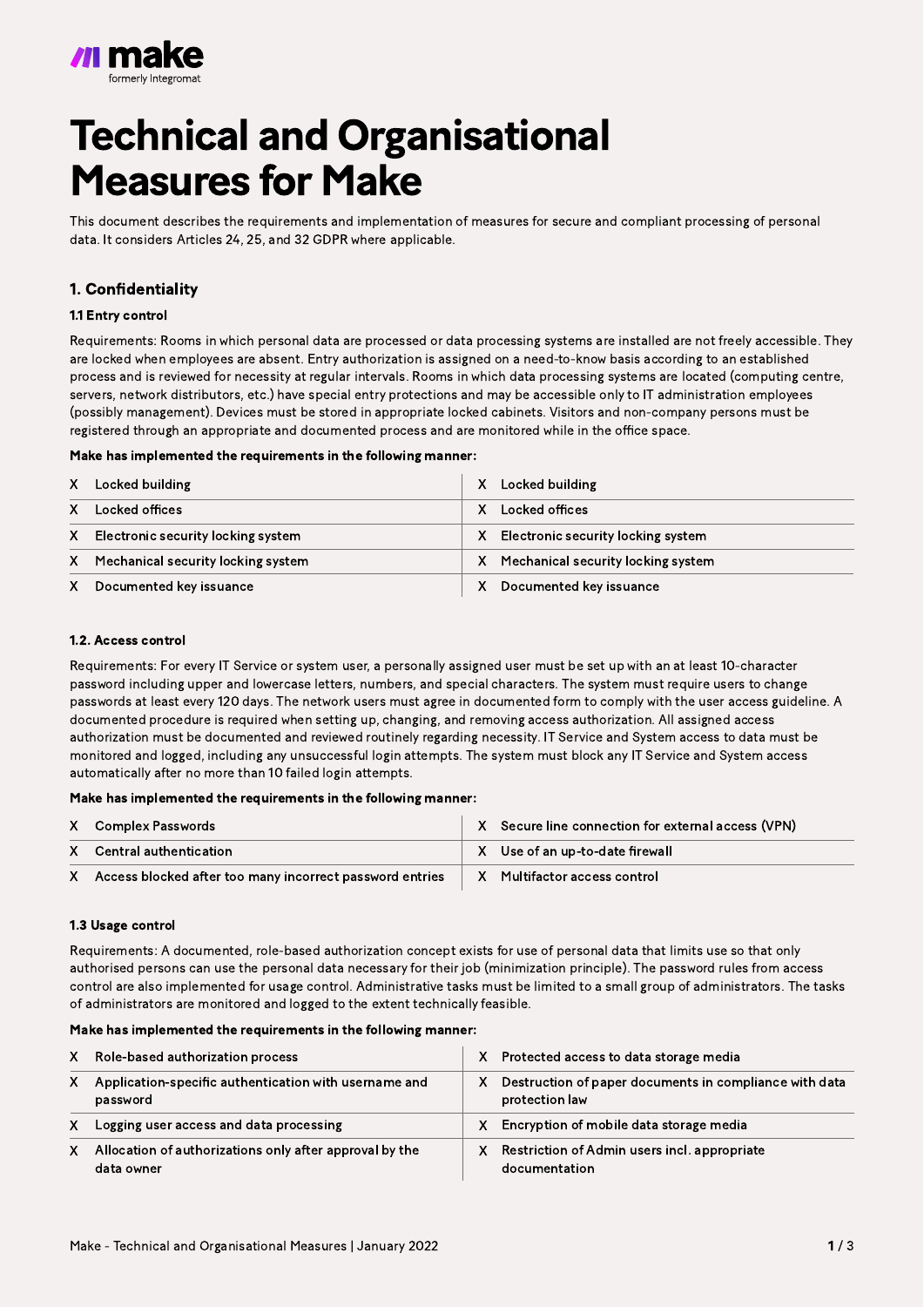#### 1.2. Access control

Requirements: Personal data must be separated by means of various storage locations or client separation.

#### Make has implemented the requirements in the following manner:

## 2.2 Input control

Requirements: It must be possible to assign the input, modification, and deletion of personal data to the employee performing the task. The system must limit the modification and deletion of datasets to effectively prevent accidental modification or deletion.

## Make has implemented the requirements in the following manner:

| X Separation of productive and test systems | X Logical client data separation within the data processing system |
|---------------------------------------------|--------------------------------------------------------------------|
|                                             |                                                                    |

# 2. Integrity

## 2.1 Transmission control

Requirements: During transmission control, it is necessary that only authorised persons can view the personal data. For transmission by email, protective actions (e.g., encryption of communication between the email servers) are required. Mobile devices or mobile storage media must be encrypted if personal data are stored on them.

#### Make has implemented the requirements in the following manner:

| Communication end-to-end encryption (e.g. TLS)      | Special protection when physically transporting data<br>storage media                                        |
|-----------------------------------------------------|--------------------------------------------------------------------------------------------------------------|
| The use of private data storage media is prohibited | A VPN Connection is needed when accessing system<br>critical resources from outside of the corporate network |

Traceability when assigning, changing and deleting user authorizations X

## 2.3 Contractual order control

Requirements: In terms of contractual order control, it is necessary that the data processing procedures carried out on a subcontracted basis take place exclusively at the instruction of the Controller. To that end, the individuals involved in data processing must be trained and provided with instructions. Outsourced processing must be monitored through internal controls. The results of the controls are documented.

Subcontractors may be hired only on the basis of the rules agreed with the Controller. Transmission or use of personal data may only take place after the subcontractor has signed an outsourced processing agreement pursuant to Article 28 GDPR and has confirmed compliance with the rules of the data protection concept. The contractor's duty to supervise its subcontractor is based on the outsourced processing agreement entered into with the Controller.

## Make has implemented the requirements in the following manner:

| X              | Documentation of processing activities                                          | $\mathsf{X}$ | Appropriate monitoring of the processor                                                 |
|----------------|---------------------------------------------------------------------------------|--------------|-----------------------------------------------------------------------------------------|
| $\mathsf{X}^-$ | Careful selection of processors (detailed assessment of<br>provided guarantees) |              | X Assuring compliant destruction or return of data upon<br>completion of the assignment |
| X              | Written agreement with the processor on the data<br>protection minimum standard |              |                                                                                         |